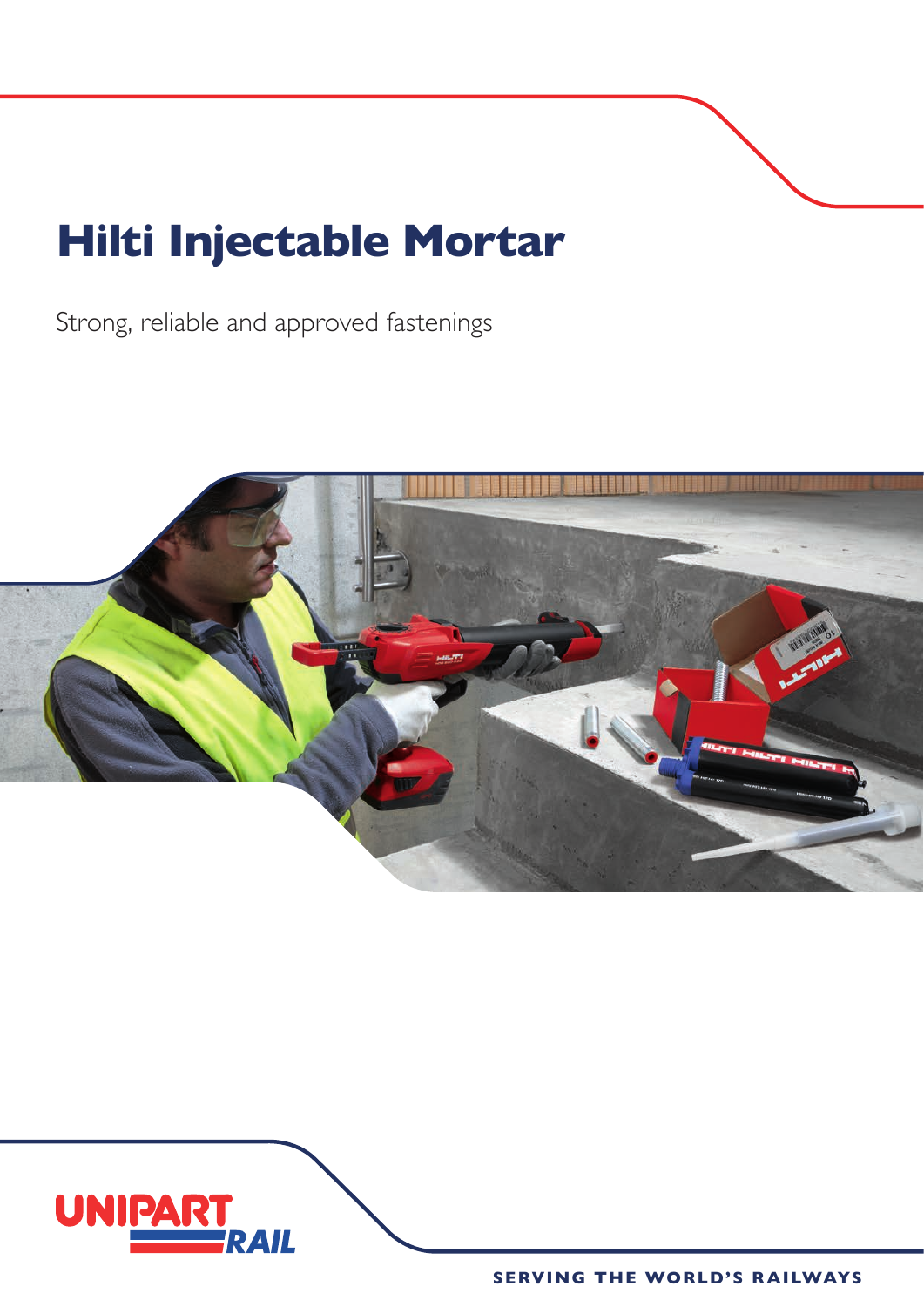### **Versatile, Approved, Safe.**

Hilti HIT-HY 170 Injectable mortar is all you need for strong, reliable and approved fastenings in concrete, solid or hollow masonry and rebar applications.

Designed for day to day fastenings, the versatile injectable mortar is suitable for both indoor and outdoor environments and can be used within a wide range of working temperatures.

Health and safety risks are eliminated even in poorly ventilated areas as the mortar is completely free from styrene, phthalates and volatile organic compounds.

#### **Product benefits**

- Versatile fastenings approved for fastenings in concrete (cracked and non-cracked), solid or hollow masonry and post-installed rebar applications
- European Technical Approval (ETA)
- Hot or cold reliable fastenings over a wide range of application temperatures
- Suitable for indoor and outdoor applications
- Can be used in dry and wet conditions
- Safe to use even in poorly ventilated areas
- 



#### • Fast and easy dispensing **Flexible solutions to suit your needs**

Whether you are working in concrete or brick, whether you need a product that is specified, approved or simply 'does the job', there is a Hilti Injection Technology (HIT) mortar to suit your needs.

msamation.<br>No borehole cleaning required (when used with HIT-Z). **underlying regards** (when used what in 2).<br>Suitable for dry and water saturated concrete. Suitable for use in diamond drilled holes. Fast Cure.

For more information on the full range of products, contact us by email at enquiries@unipartrail.com



# an Le **Digital resources** Effortless dispensing



Our dispenser portfolio makes injecting mortar easy

Anchor rods and sleeves



HIT-Z, HAS-U Anchor rods and HIT-SC Mesh sleeves

#### **A complete system**

We can offer a complete fastening system to make mortar injection and dispensing as effortless and as easy as possible.

- Free support software
- Dispensers
- Anchor rods
- Sleeves

Cat No. 0050/563464 - 330ml Cat No. 0050/563465 - 500ml Versatile ETA approved injectable mortar for use in concrete (cracked and uncracked), solid or hollow masonry and rebar installation.

| <b>Product</b>     | <b>Catalogue No.</b>                       | <b>Primary</b><br><b>Application</b> |
|--------------------|--------------------------------------------|--------------------------------------|
| Hilti HIT-HY 270   | 0050/562834 - 330ml<br>0050/800015 - 500ml | <b>Brick</b>                         |
| Hilti HIT-HY170    | 0050/563464 - 330ml<br>0050/563465 - 500ml | Brick &<br>Concrete                  |
| Hilti HIT-HY 200-A | 0050/560075 - 330ml<br>0050/800016 - 500ml | Concrete                             |
| Hilti HIT-RF 500   | 0050/560087 - 330ml<br>0050/562584 - 500ml | Concrete                             |
| Hilti HIT-CT I     | 0050/564229 - 500ml                        | Concrete                             |
| Hilti HIT-MM Plus  | 0050/564230 - 330ml<br>0050/564231 - 500ml | Brick &<br>Concrete                  |
| Hilti HIT I        | 0050/564232 - 275ml                        | Brick &<br>Concrete                  |

Large diameter applications. Suitable for dry and water saturated concrete and underwater applications. Long working time at elevated temperatures. Deep embedment depths and suitable for use in diamond drilled holes.

Hilti (Clean-Tec) Technology (environment and user-friendly, free from hazardous substances), suitable for dry and water saturated concrete, fast cure.

Suitable for a wide range of base materials including concrete, masonry and concrete blocks.

Suitable for a wide range of base materials including concrete, masonry and concrete blocks.



#### **HIT Product Range**



### **Complete system**

#### **Description & Benefits**

0050/562834 - 330ml Brick Specifically designed for masonry including clay bricks, sand lime<br>0050/800015 - 500ml Bricks bollow bricks, hollow bricks, concrete blocks and natural stone.